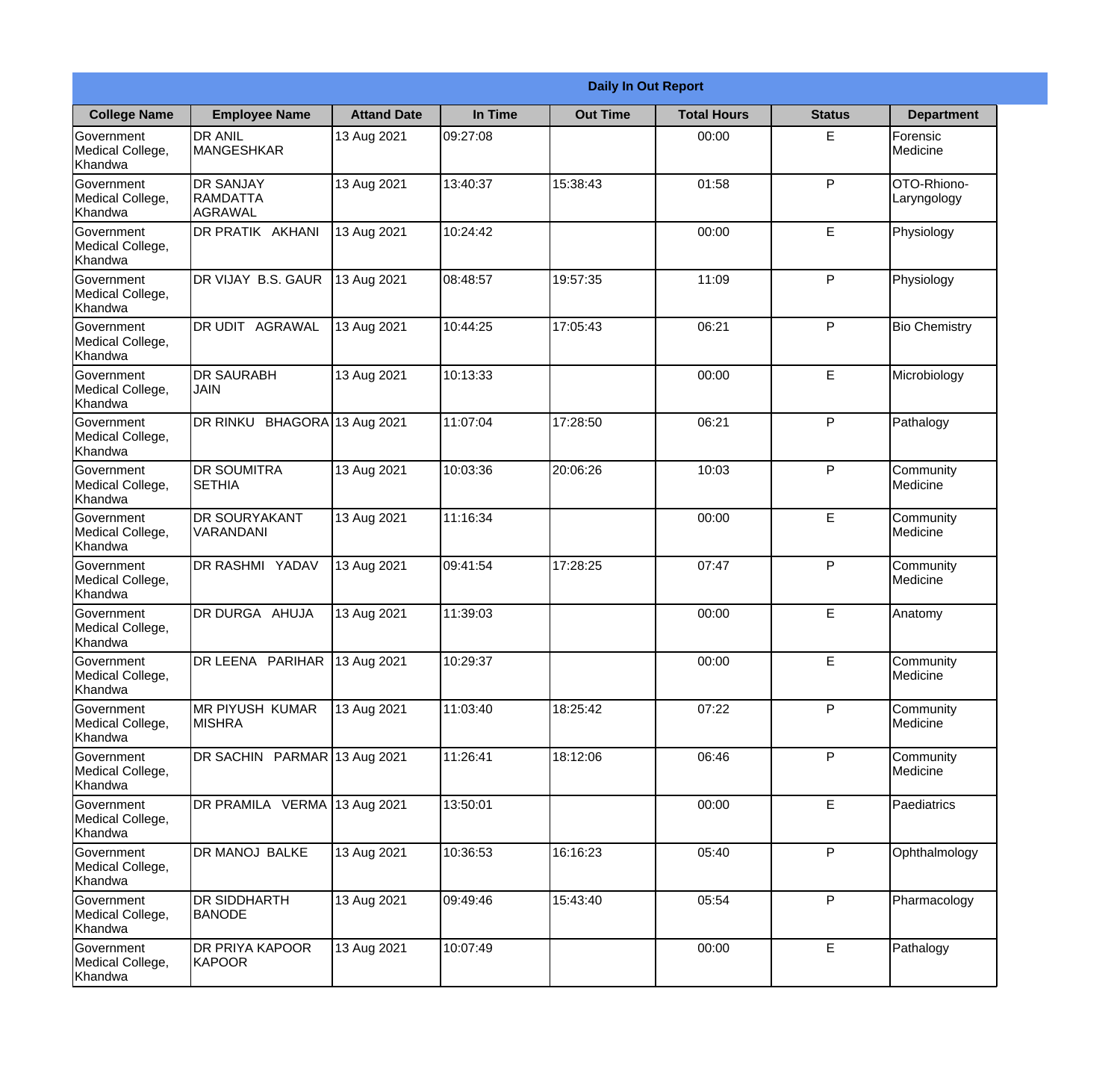| <b>Designation</b>                  | <b>Category</b> |
|-------------------------------------|-----------------|
| Assistant Professor   Para Clinical |                 |
| Professor                           | Clinical        |
| Assistant Professor   Non Clinical  |                 |
| Associate Professor Non Clinical    |                 |
| Associate Professor Non Clinical    |                 |
| Associate Professor Para Clinical   |                 |
| Assistant Professor   Para Clinical |                 |
| Assistant Professor   Para Clinical |                 |
| Demonstrator/Tutor   Para Clinical  |                 |
| Assistant Professor   Para Clinical |                 |
| Demonstrator/Tutor   Non Clinical   |                 |
| Assistant Professor   Para Clinical |                 |
| Statistician                        | Para Clinical   |
| Assistant Professor   Para Clinical |                 |
| Professor                           | Clinical        |
| <b>Assistant Professor</b>          | Clinical        |
| Associate Professor   Para Clinical |                 |
| Demonstrator/Tutor   Para Clinical  |                 |

## **Daily In Out Report**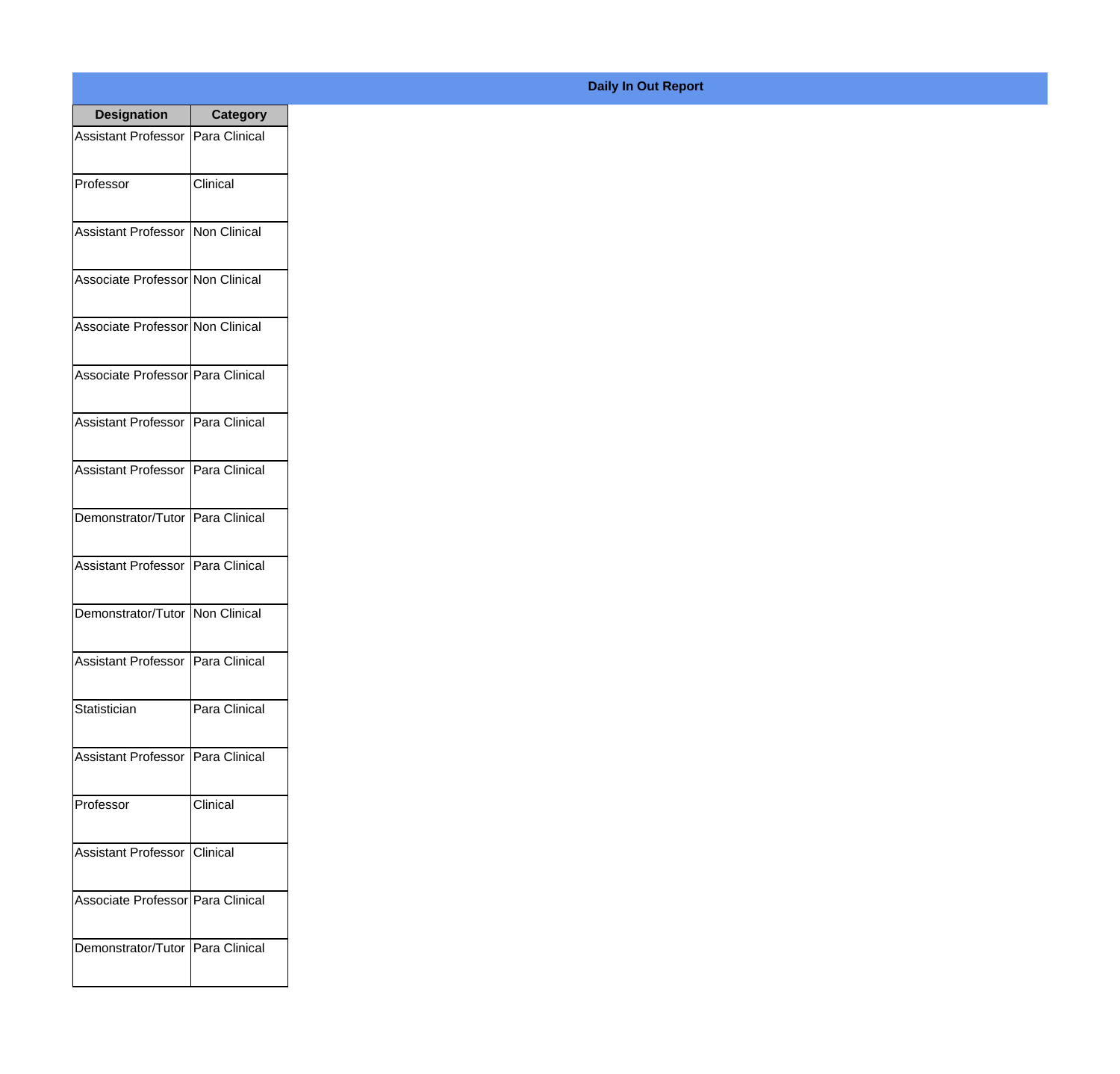|                                                  |                                                |             |          |          | <b>Daily In Out Report</b> |   |                            |
|--------------------------------------------------|------------------------------------------------|-------------|----------|----------|----------------------------|---|----------------------------|
| <b>Government</b><br>Medical College,<br>Khandwa | <b>DR NISHA</b><br><b>KAITHWAS</b>             | 13 Aug 2021 | 14:33:55 | 16:19:30 | 01:46                      | P | Psychiatry                 |
| Government<br>Medical College,<br>Khandwa        | DR SHAIKH M.KHALIQ                             | 13 Aug 2021 | 12:09:23 |          | 00:00                      | E | <b>Bio Chemistry</b>       |
| Government<br>Medical College,<br>Khandwa        | <b>DR RAJU</b>                                 | 13 Aug 2021 | 09:57:23 | 19:16:06 | 09:19                      | P | Forensic<br>Medicine       |
| Government<br>Medical College,<br>Khandwa        | <b>DR SITARAM</b><br><b>SOLANKI</b>            | 13 Aug 2021 | 08:33:30 | 18:32:05 | 09:59                      | P | Forensic<br>Medicine       |
| <b>Government</b><br>Medical College,<br>Khandwa | <b>DR RANJEET</b><br><b>BADOLE</b>             | 13 Aug 2021 | 10:51:29 |          | 00:00                      | E | <b>General Medicine</b>    |
| Government<br>Medical College,<br>Khandwa        | <b>DR ASHOK</b><br><b>BHAUSAHEB NAJAN</b>      | 13 Aug 2021 | 10:55:30 |          | 00:00                      | E | Forensic<br>Medicine       |
| Government<br>Medical College,<br>Khandwa        | <b>DR NITESHKUMAR</b><br>KISHORILAL<br>RATHORE | 13 Aug 2021 | 09:43:56 |          | 00:00                      | E | Pharmacology               |
| Government<br>Medical College,<br>Khandwa        | <b>DR PRIYESH</b><br>MARSKOLE                  | 13 Aug 2021 | 10:12:58 |          | 00:00                      | E | Community<br>Medicine      |
| Government<br>Medical College,<br>Khandwa        | DR SUNIL BAJOLIYA                              | 13 Aug 2021 | 09:40:59 |          | 00:00                      | E | OTO-Rhiono-<br>Laryngology |
| <b>Government</b><br>Medical College,<br>Khandwa | <b>DR SATISH</b><br><b>CHANDEL</b>             | 13 Aug 2021 | 10:09:28 |          | 00:00                      | E | Pharmacology               |
| Government<br>Medical College,<br>Khandwa        | <b>DR JITENDRA</b><br><b>AHIRWAR</b>           | 13 Aug 2021 | 11:53:04 | 19:16:13 | 07:23                      | P | Pathalogy                  |
| Government<br>Medical College,<br>Khandwa        | <b>DR MUKTESHWARI</b><br><b>GUPTA</b>          | 13 Aug 2021 | 11:15:20 | 18:13:59 | 06:58                      | P | Pharmacology               |
| Government<br>Medical College,<br>Khandwa        | DR PURTI AGARWAL<br><b>SAINI</b>               | 13 Aug 2021 | 10:29:43 |          | 00:00                      | E | Pathalogy                  |
| Government<br>Medical College,<br>Khandwa        | DR YASHPAL RAY                                 | 13 Aug 2021 | 10:49:35 |          | 00:00                      | E | Anatomy                    |
| Government<br>Medical College,<br>Khandwa        | RENU WAGHMARE                                  | 13 Aug 2021 | 10:31:30 | 17:55:55 | 07:24                      | P | Community<br>Medicine      |